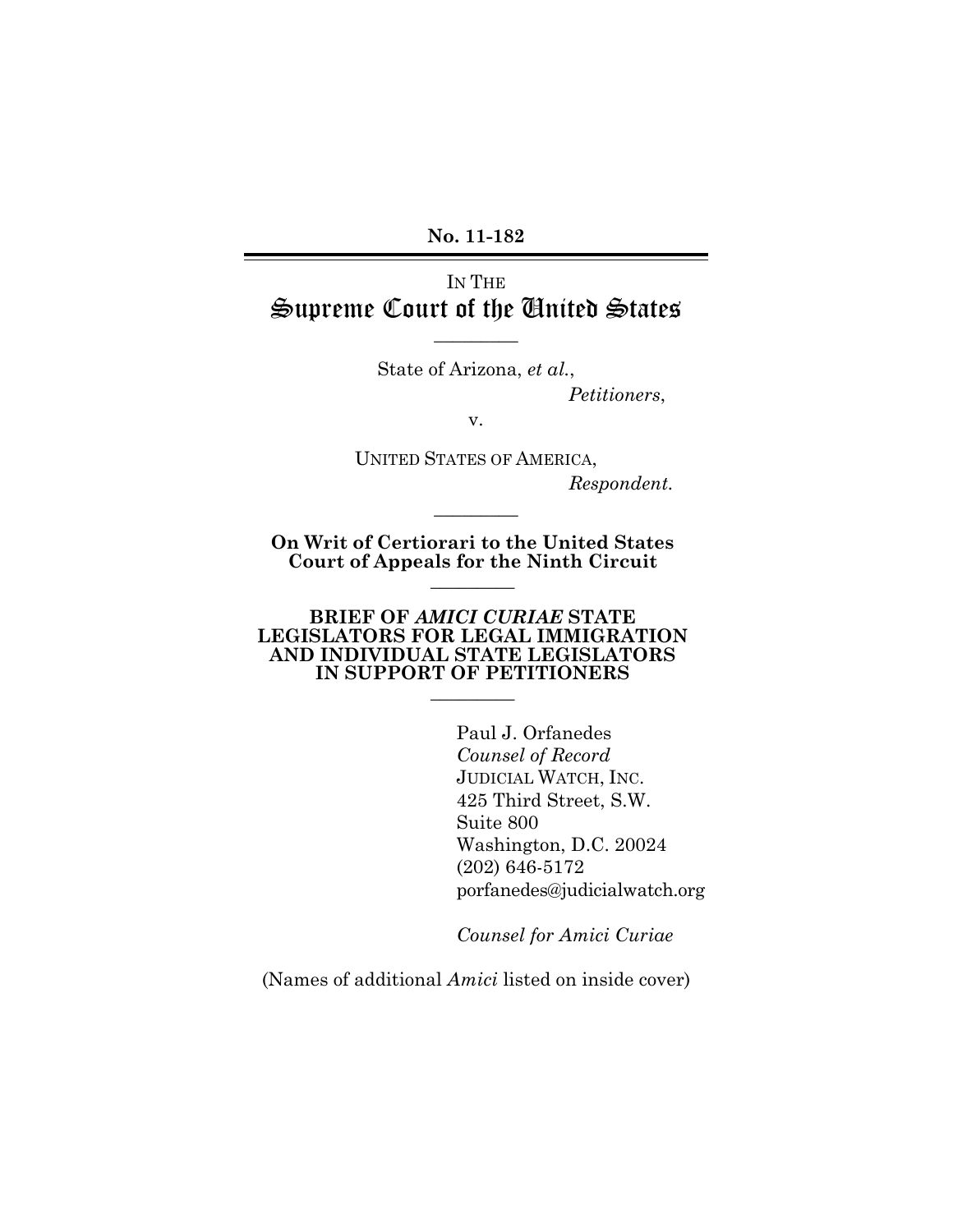Sen. Scott Beason (Alabama) Rep. John Kavanagh (Arizona) Rep. Jon Hubbard (Arkansas) Sen. Ted Harvey (Colorado) Sen. Jack Murphy (Georgia) Rep. Eric Koch (Indiana) Sen. Mike Delph (Indiana) Del. Don Dwyer (Maryland) Del. Nic Kipke (Maryland) Del. Pat McDonough (Maryland) Rep. Dave Agema (Michigan) Rep. Becky Currie (Mississippi) Rep. David Howard (Montana) Rep. Wendy Warburton (Montana) Sen. Charlie Janssen (Nebraska) Rep. Jordan Ulery (New Hampshire) Rep. Larry Rappaport (New Hampshire) Assm. Gary R. Chiusano (New Jersey) Assw. Alison Littell McHose (New Jersey) Sen. Steve Oroho (New Jersey) Rep. George Cleveland (North Carolina) Rep. Courtney Combs (Ohio) Rep. Randy Terrill (Oklahoma) Rep. Sally Kern (Oklahoma) Rep. Daryl Metcalfe (Pennsylvania) Sen. Marc Cote (Rhode Island) Rep. Matt Shea (Washington) Del. Walter Duke (West Virginia) Del. John Overington (West Virginia)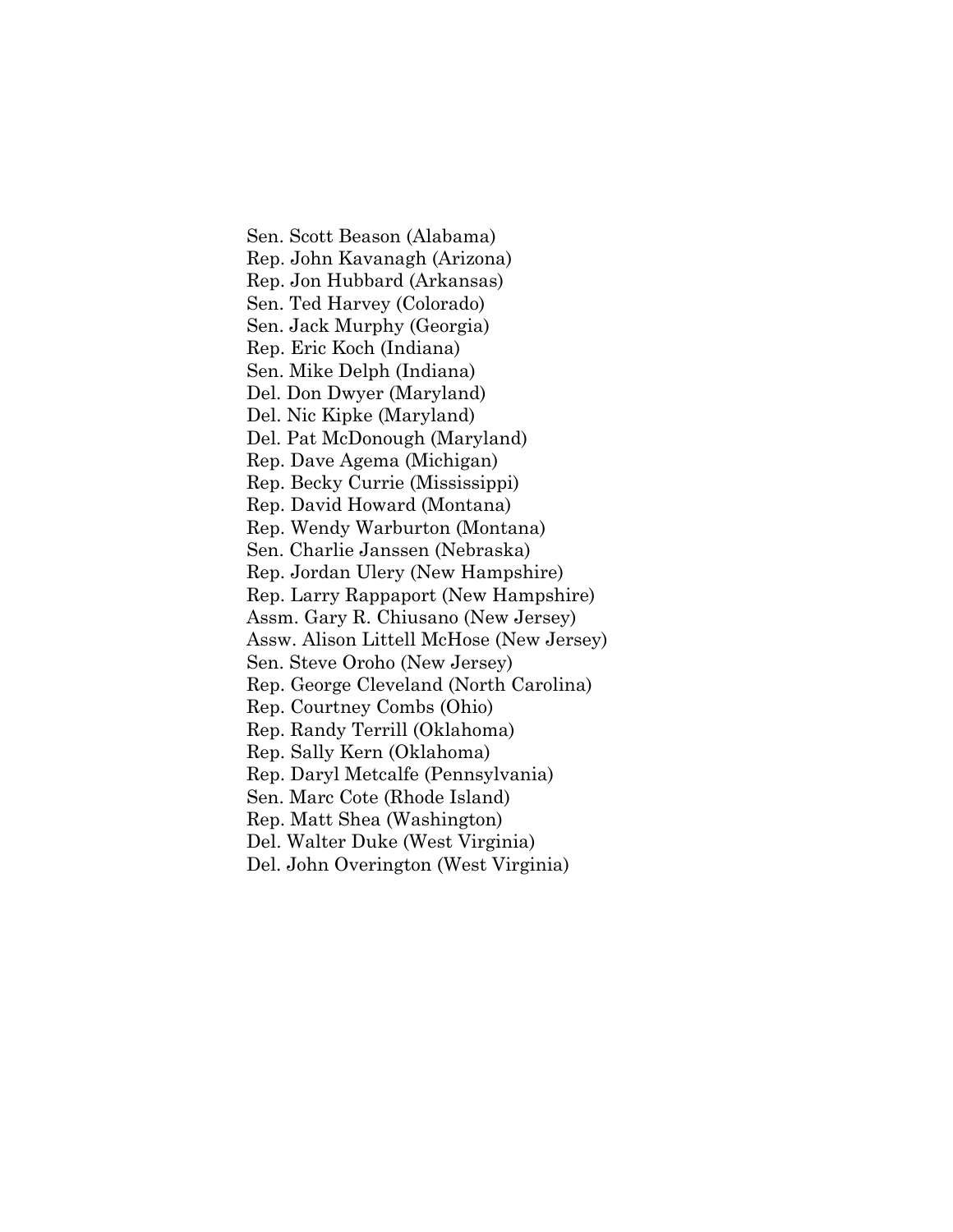# **TABLE OF CONTENTS**

|    |                                                                                                                     | <b>PAGE</b> |
|----|---------------------------------------------------------------------------------------------------------------------|-------------|
|    |                                                                                                                     |             |
|    |                                                                                                                     |             |
|    |                                                                                                                     |             |
|    | SUMMARY OF THE ARGUMENT3                                                                                            |             |
|    |                                                                                                                     |             |
| I. | The Federalist Structure Was Created                                                                                |             |
| П. | Immigration and Naturalization Laws<br>Have Always Focused on the Regulation<br>of Lawful Entry and Lawful Presence |             |
|    | III. Arizona May Regulate the Activities of<br>Unlawfully Present Aliens Pursuant to                                |             |
|    |                                                                                                                     |             |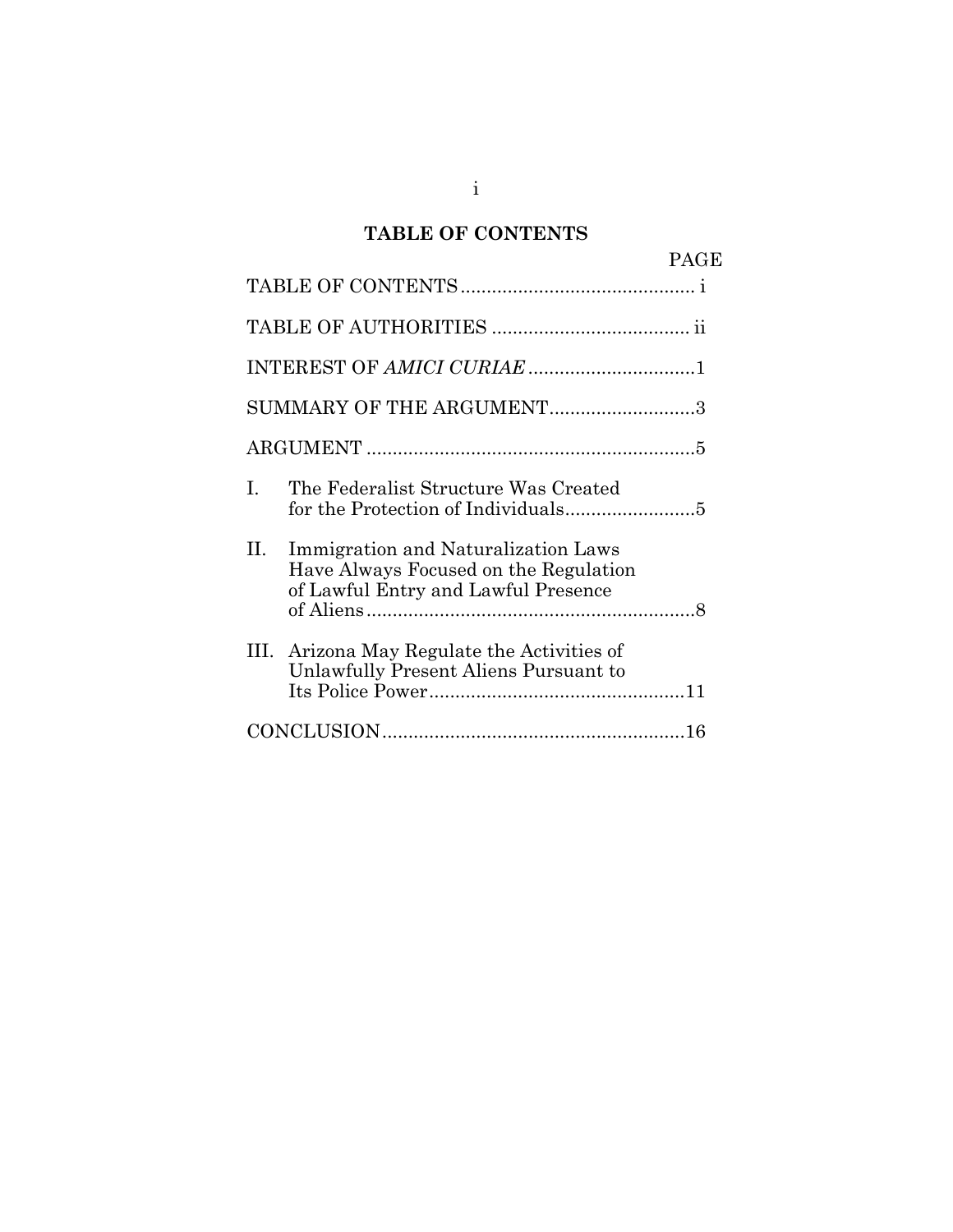# **TABLE OF AUTHORITIES**

# **CASES** PAGE

| Atascadero State Hospital v. Scanlon,                                                                                             |
|-----------------------------------------------------------------------------------------------------------------------------------|
| Bond v. United States, 564 U.S. ___,<br>2011 U.S. LEXIS 4558 (June 16, 2011)  8                                                   |
| Chamber of Commerce v. Whiting,<br>$\underline{\hspace{1cm}}$ U.S. $\underline{\hspace{1cm}}$ ; 131 S. Ct. 1968 (2011) 10, 13, 15 |
| De Canas v. Bica,                                                                                                                 |
| Gonzales v. Oregon, 546 U.S. 243 (2006)12, 14                                                                                     |
|                                                                                                                                   |
| Hines v. Davidowitz, 312 U.S. 52 (1941)10                                                                                         |
| Lane County v. Oregon, 74 U.S. 71 (1869) 6                                                                                        |
| Manigault v. Springs, 199 U.S. 473 (1905)12                                                                                       |
| Medtronic, Inc. v. Lohr, 518 U.S. 470 (1996) 15                                                                                   |
| New York v. United States, 505 U.S. 144 (1992)7                                                                                   |
| Noble State Bank v. Haskell,                                                                                                      |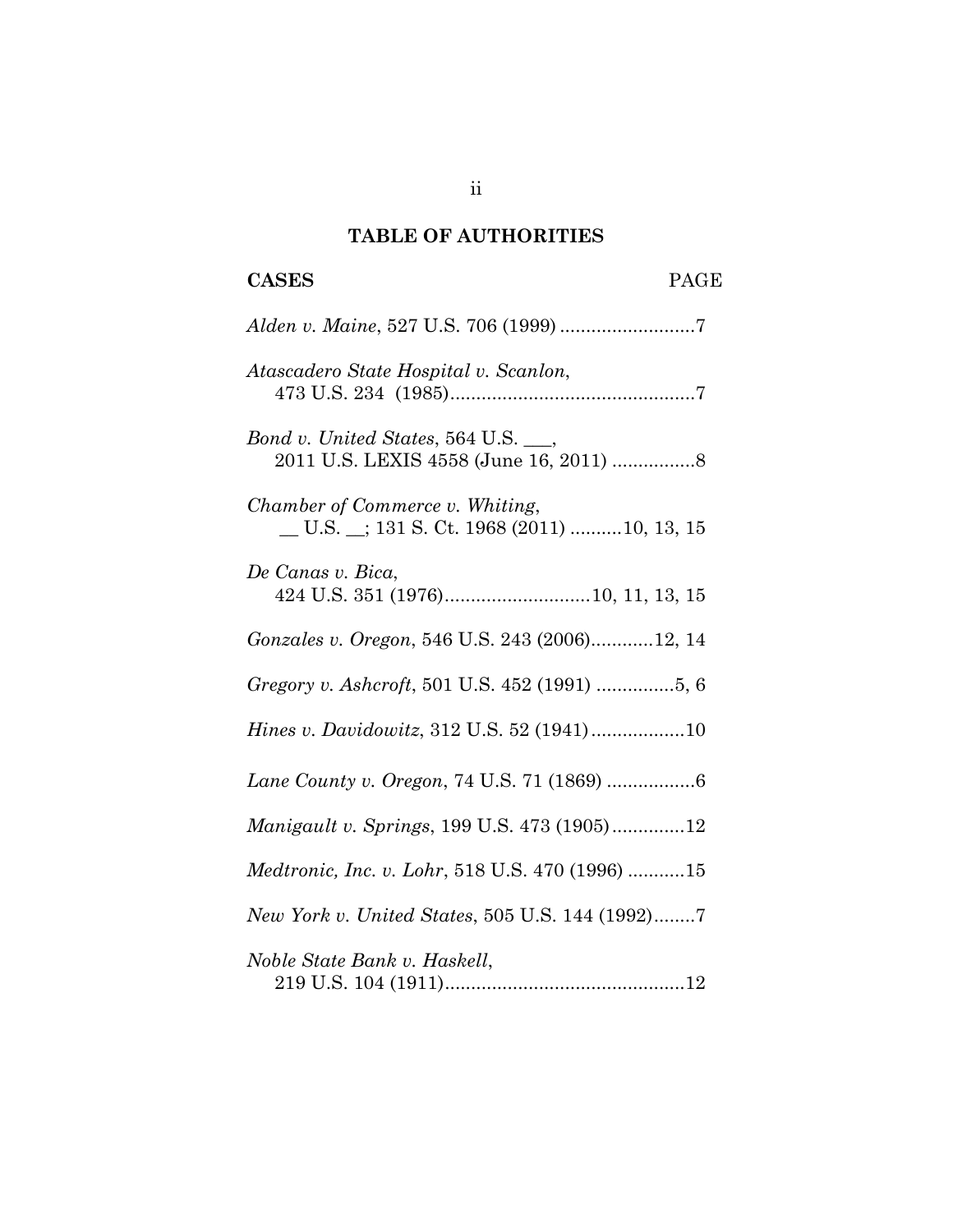| PLIVA, Inc. v. Mensing, $\_\_$ U.S. $\_\$                           |  |  |  |
|---------------------------------------------------------------------|--|--|--|
| <i>Printz v. United States, 521 U.S. 898 (1997)5, 6</i>             |  |  |  |
| San Diego Building Trades Council v. Garmon,                        |  |  |  |
|                                                                     |  |  |  |
| Takahashi v. Fish & Game Commission,                                |  |  |  |
|                                                                     |  |  |  |
|                                                                     |  |  |  |
| <i>Truax v. Raich, 239 U.S. 33 (1915)  12, 15-16</i>                |  |  |  |
| United States v. Arizona, 641                                       |  |  |  |
| United States v. Arizona,<br>703 F. Supp. 2d 980 (D. Ariz. 2010) 14 |  |  |  |
| United States v. Villa-Velasquez,                                   |  |  |  |
| <b>CONSTITUTIONAL PROVISIONS AND STATUTES</b>                       |  |  |  |

U.S. CONST. Art. I, § 8 ............................................... 6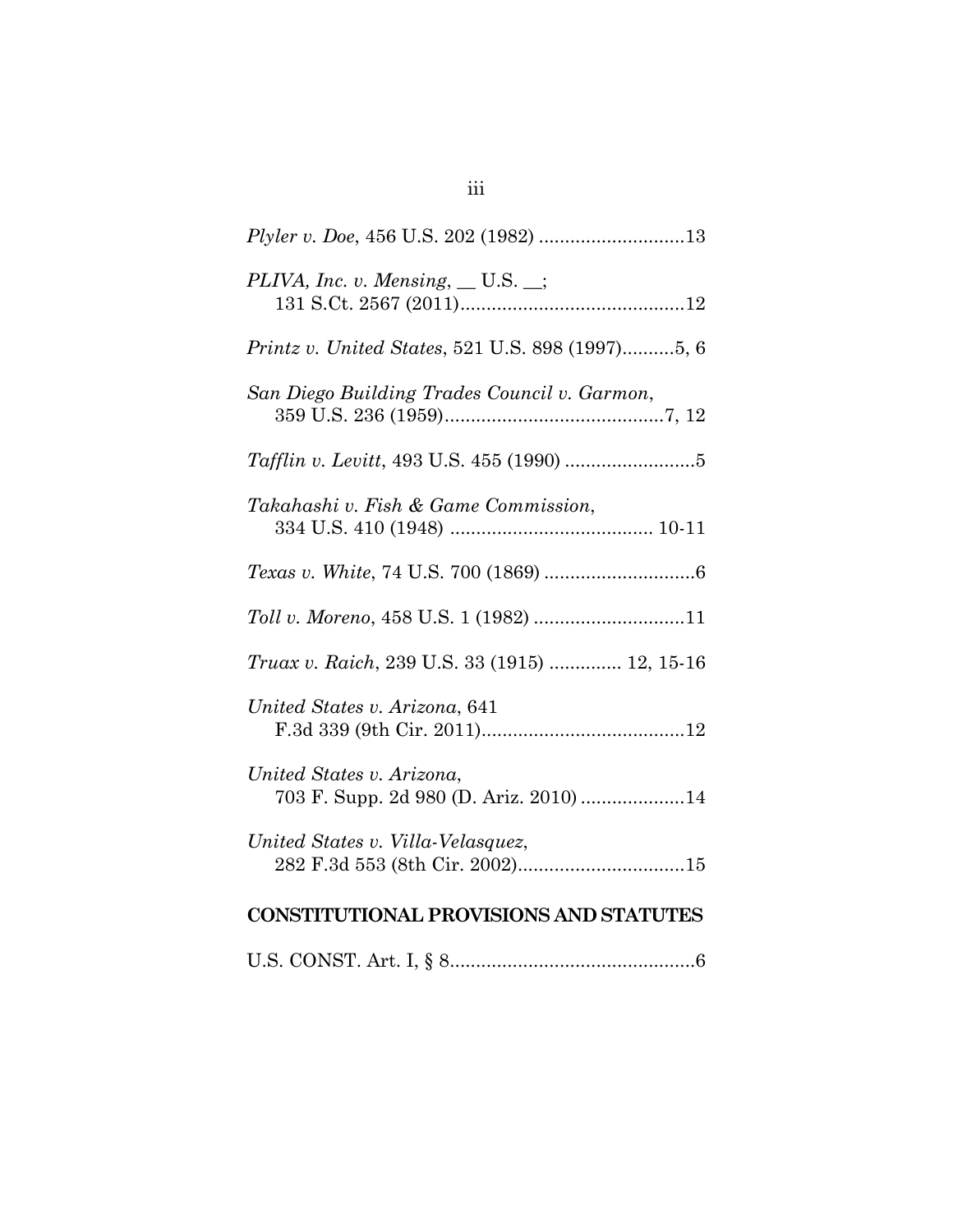| Immigration and Nationality Act ("INA"),<br>66 Stat. 163, as amended, 8 U.S.C.                                                          |
|-----------------------------------------------------------------------------------------------------------------------------------------|
| <b>MISCELLANEOUS</b>                                                                                                                    |
|                                                                                                                                         |
| THE FEDERALIST No. 42, pp. 266-74 (C.                                                                                                   |
| THE FEDERALIST No. 45, pp. 292-93 (C.                                                                                                   |
| News Transcript, Remarks by the President on<br>Comprehensive Immigration Reform in El<br>Paso, Texas, The White House (May 10, 2011) 2 |
|                                                                                                                                         |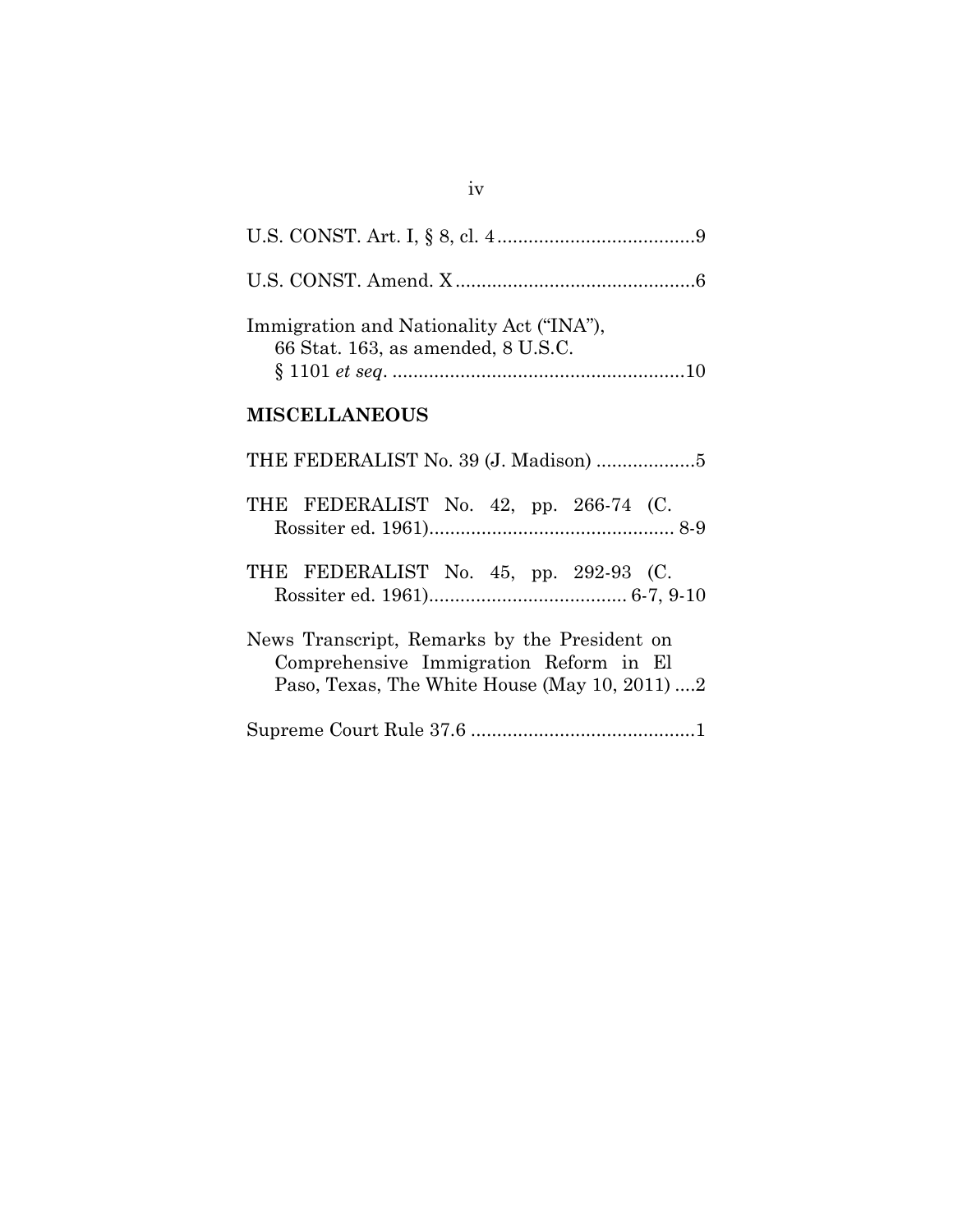#### **INTEREST OF THE** *AMICI CURIAE***<sup>1</sup>**

State Legislators for Legal Immigration is a nationwide coalition of state legislators ("the *Amici*") who seek to promote cooperation among the federal, state, and local governments in eliminating incentives (including public benefits, welfare, education and employment opportunities) that encourage aliens to enter and remain in the United States unlawfully. Founded by Pennsylvania State Representative Daryl D. Metcalfe, the coalition also is committed to respecting the principles of federalism and state sovereignty that underlie our system of government.2

 $\overline{a}$ 

<sup>1</sup> Pursuant to Supreme Court Rule 37.6, *amici curiae* state that no counsel for a party authored this brief in whole or in part; and that no person or entity, other than *amici curiae* and their counsel, made a monetary contribution intended to fund the preparation and submission of this brief. All parties have consented to the filing of this brief; letters reflecting this blanket consent have been filed with the Clerk.

<sup>2</sup> The following 29 Legislators from 20 states join in this *amici curiae* brief: Sen. Scott Beason (Alabama), Rep. John Kavanagh (Arizona), Rep. Jon Hubbard (Arkansas), Sen. Ted Harvey (Colorado), Sen. Jack Murphy (Georgia), Rep. Eric Koch (Indiana), Sen. Mike Delph (Indiana), Del. Don Dwyer (Maryland), Del. Nic Kipke (Maryland), Del. Pat McDonough (Maryland), Rep. Dave Agema (Michigan), Rep. Becky Currie (Mississippi), Rep. David Howard (Montana), Rep. Wendy Warburton (Montana), Sen. Charlie Janssen (Nebraska), Rep. Jordan Ulery (New Hampshire), Rep. Larry Rappaport (New Hampshire), Assm. Gary R. Chiusano (New Jersey), Assw. Alison Littell McHose (New Jersey), Sen. Steve Oroho (New Jersey), Rep. George Cleveland (North Carolina), Rep. Courtney Combs (Ohio), Rep. Randy Terrill (Oklahoma), Rep. Sally Kern (Oklahoma), Rep. Daryl Metcalfe (Pennsylvania), Sen. Marc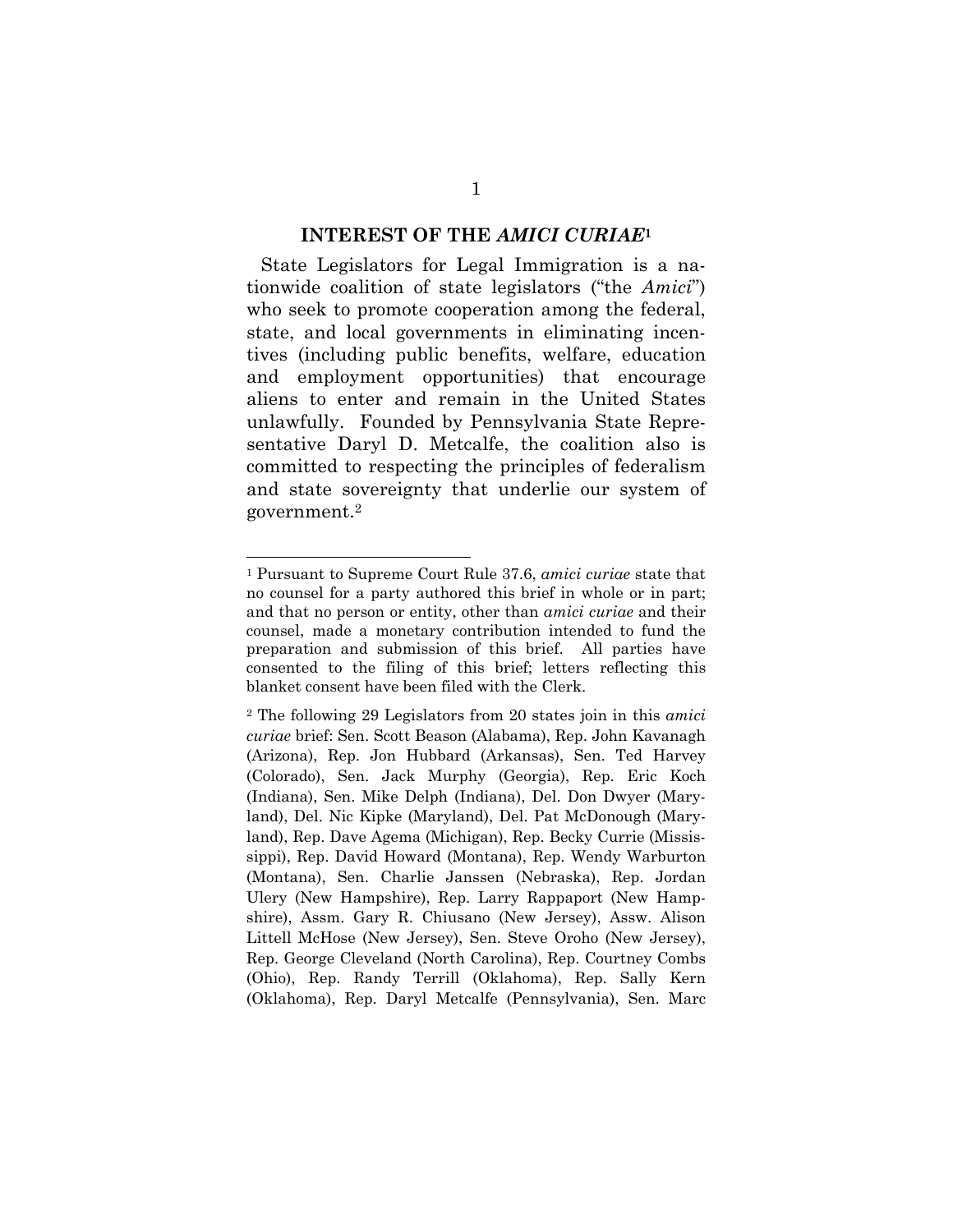In May 2011, at the United States-Mexico border in El Paso, Texas, President Barack Obama stated:

> We define ourselves as a nation of immigrants – a nation that welcomes those willing to embrace America's ideals and America's precepts. That's why millions of people, ancestors to most of us, braved hardship and great risk to come here – so they could be free to work and worship and start a business and live their lives in peace and prosperity. The Asian immigrants who made their way to California's Angel Island. The German and Scandinavians who settled across the Midwest. The waves of Irish, and Italian, and Polish, and Russian, and Jewish immigrants who leaned against the railing to catch their first glimpse of the Statue of Liberty.

News Transcript, *Remarks by the President on Comprehensive Immigration Reform in El Paso, Texas*, The White House (May 10, 2011). President Obama concluded his remarks stating, "This flow of immigrants has helped make this country stronger and more prosperous." *Id*. *Amici* wholeheartedly agree with the President.

Each city, county, and state represented by *Amici* has a rich history of immigrants who have made a positive impact on their communities. *Amici* do not oppose lawful immigration or naturalization. Nor do

Cote (Rhode Island), Rep. Matt Shea (Washington), Del. Walter Duke (West Virginia), Del. John Overington (West Virginia).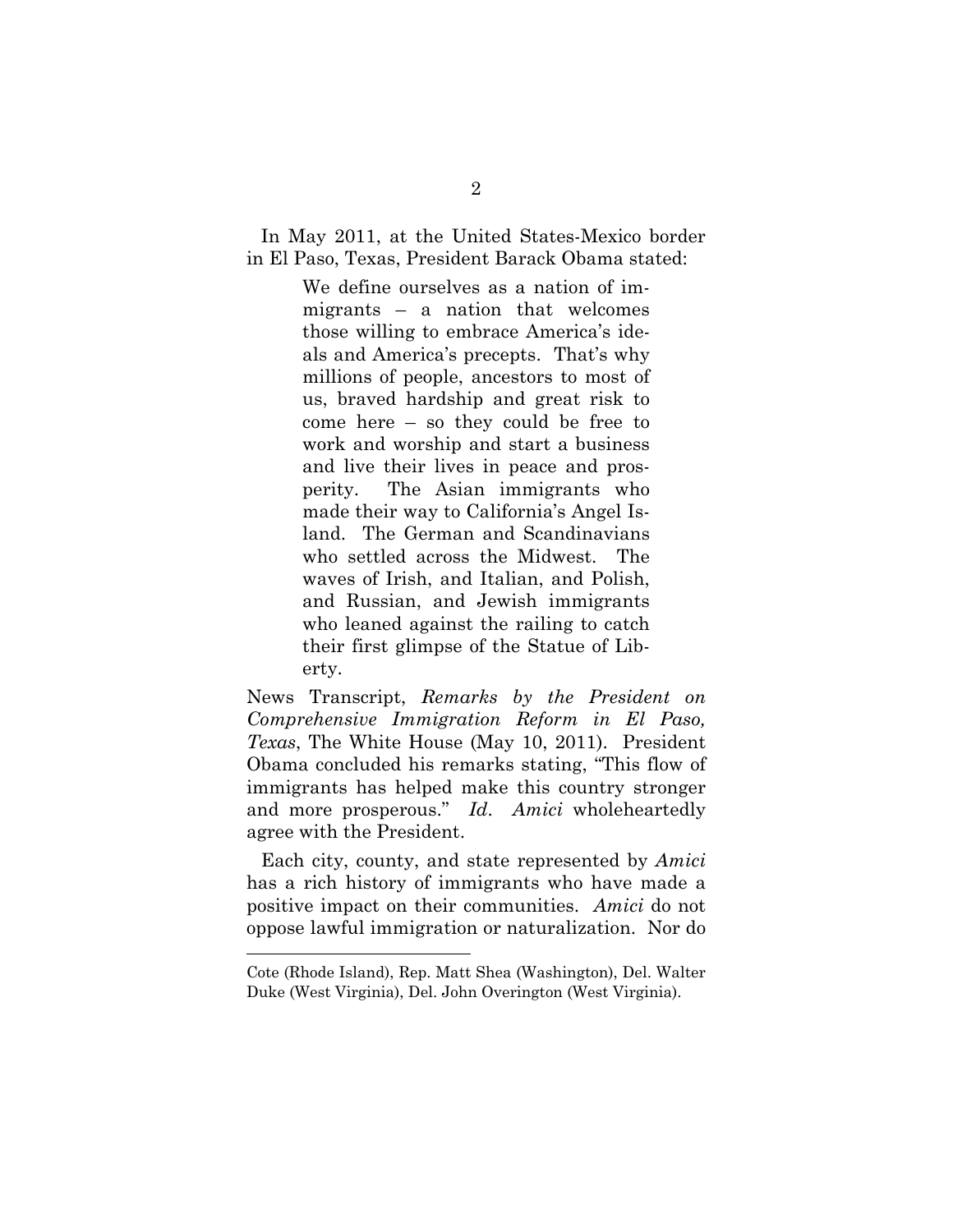they challenge the primacy of the federal government's authority to regulate aliens' entry into the United States and the conditions under which lawfully present aliens may remain in the United States and become naturalized citizens. However, the issues of lawful immigration and naturalization are not before the Court. The issue before the Court is whether Arizona may authorize and direct its state and local law enforcement officers to communicate and cooperate with federal officials regarding the enforcement of federal immigration law and create disincentives for unlawfully present aliens who do not comply with federal law to enter or remain in Arizona.

The neighborhoods, cities, counties, and states that *Amici* represent are being adversely affected by the influx of large populations of unlawfully present aliens. *Amici* were elected to represent and protect the interests of the people – the citizens and lawfully present aliens – of their states. Pursuant to their longstanding and well established police power, states have the authority to enact legislation that protects their citizens and lawfully present aliens within their jurisdiction. *Amici* submit this brief to support Arizona's efforts to use its police power to protect its citizens and the lawfully present aliens of Arizona.

## **SUMMARY OF THE ARGUMENT**

The issue before the Court is whether states may use their police power to authorize and direct state and local law enforcement officers to communicate and cooperate with federal officials regarding the enforcement of federal immigration laws and create disincentives for unlawfully present aliens who do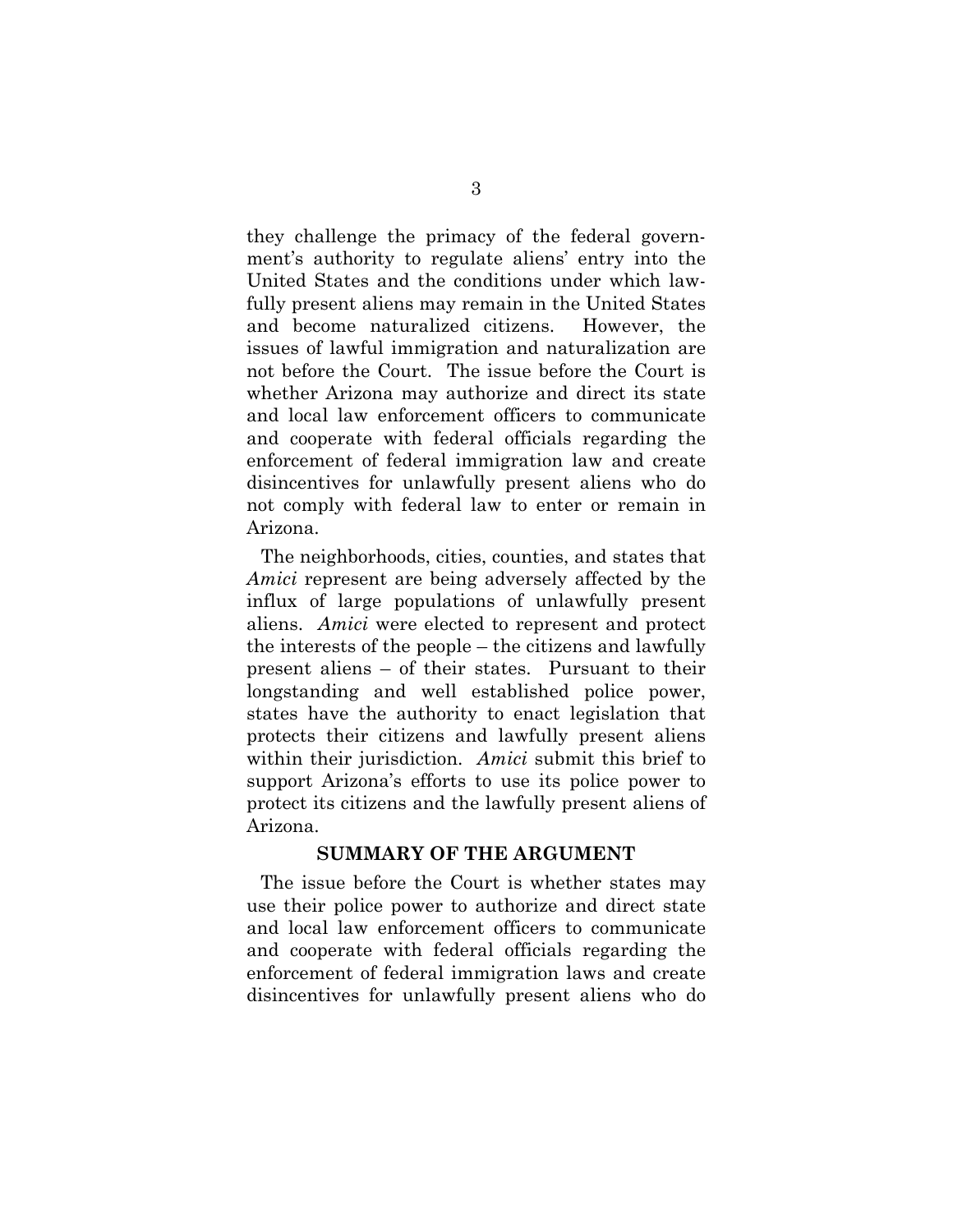not comply with federal law to enter or remain within their respective borders. The Constitution establishes a system of dual sovereignty between the states and the federal government. The founders created a federal system of government in order to protect the individual liberties of the people. Under this system, the authority of the federal government is limited to those powers specifically enumerated in the Constitution. The states, on the other hand, enjoy broad, plenary power to regulate activities within their borders and to protect the health, safety, morals, and general welfare of the people of their states.

At the time of the drafting of the Constitution, there was no uniformity of rules regarding the entry or naturalization of aliens. An alien could gain rights and privileges in one state but not in others. Therefore, the founders placed immigration and naturalization within the purview of the federal government. Under this framework, the federal government, not the individual states, regulates which aliens are allowed to enter the United States and the conditions under which lawfully present aliens may remain in the United States and become naturalized citizens.

Yet, even under our federalist system, the states retain their right to regulate within their borders. S.B. 1070 does not regulate immigration or naturalization. It does not control who may enter the United States or the conditions under which lawfully present aliens may remain in the United States or become naturalized citizens. Nor does it purport to define any alien's legal status or deport unlawfully present aliens from the United States. It merely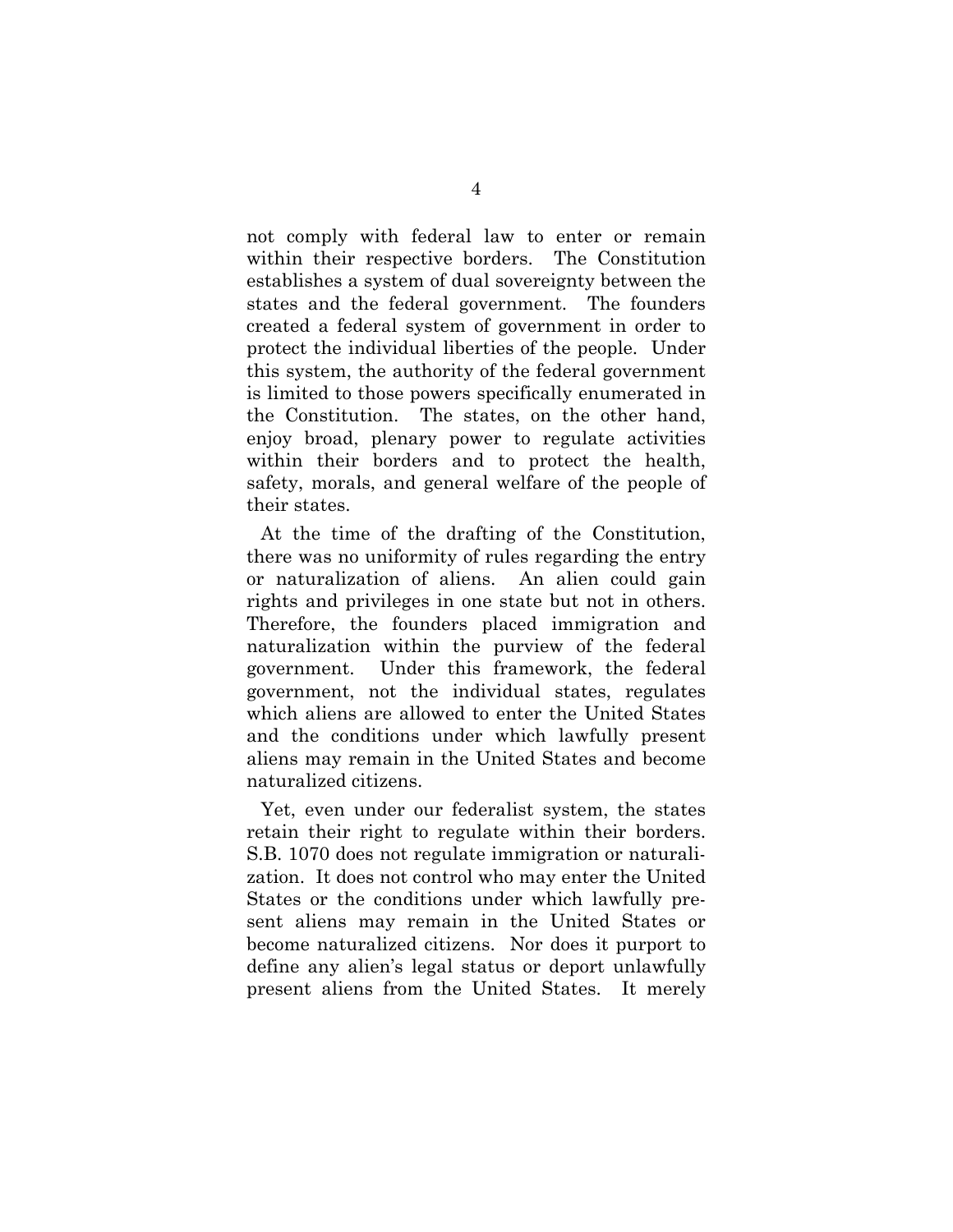authorizes and directs Arizona's state and local law enforcement officers to communicate and cooperate with federal officials regarding the enforcement of federal immigration law and creates disincentives for unlawfully present aliens who do not comply with federal law to enter or remain in Arizona. Therefore, this Court should reverse the Ninth Circuit's decision and hold that S.B. 1070 is not preempted by federal law.

#### **ARGUMENT**

## **I. The Federalist Structure Was Created for the Protection of Individuals.**

"As every schoolchild learns, our Constitution establishes a system of dual sovereignty between the States and the Federal Government." *Gregory v. Ashcroft*, 501 U.S. 452, 457 (1991). It is also axiomatic that under our federal system, "the States possess sovereignty concurrent with that of the Federal Government, subject only to limitations imposed by the Supremacy Clause." *Id*. (*citing Tafflin v. Levitt*, 493 U.S. 455, 458 (1990)). Hence, while the states have surrendered certain powers to the federal government, they retain "residuary and inviolable sovereignty." *Printz v. United States*, 521 U.S. 898, 919 (1997) (quoting THE FEDERALIST No. 39 (J. Madison)). This Court has described this constitutional scheme of dual sovereigns as follows:

> The people of each State compose a State, having its own government, and endowed with all the functions essential to separate and independent existence, . . . Without the States in union, there could be no such political body as the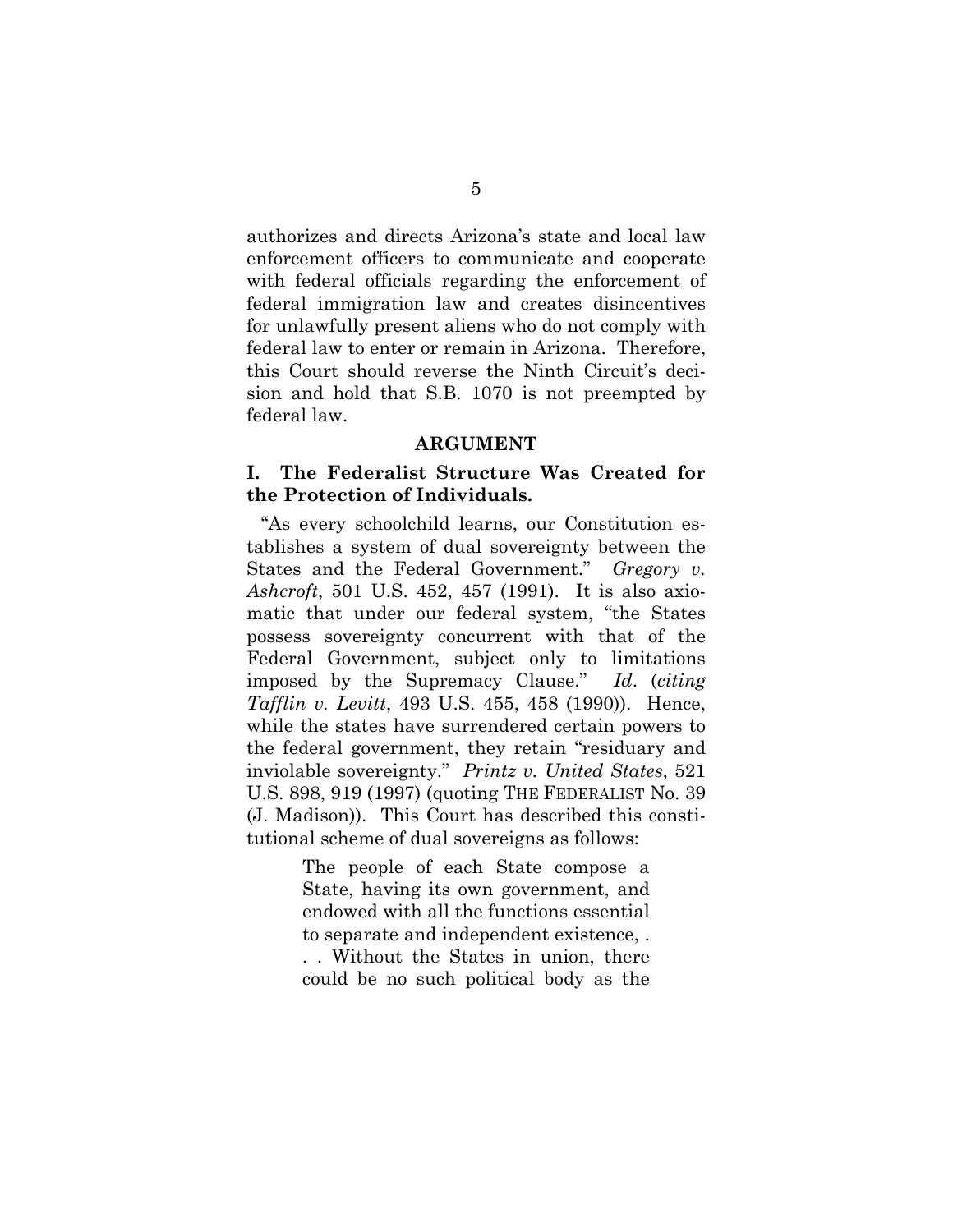United States. Not only, therefore, can there be no loss of separate and independent autonomy to the States, through their union under the Constitution, but it may be not unreasonably said that the preservation of the States, and the maintenance of their governments, are as much within the design and care of the Constitution as the preservation of the Union and the maintenance of the National government. The Constitution, in all its provisions, looks to an indestructible Union, composed of indestructible States.

*Gregory*, 501 U.S. at 457 (citing *Texas v. White*, 74 U.S. 700 (1869), *quoting Lane County v. Oregon*, 74 U.S. 71 (1869)). This concept of dual sovereignty is embodied by the Constitution's conferral upon Congress of not all government powers, but only discrete, enumerated powers. *Printz*, 521 U.S. at 919 (citing Art. I, § 8 and Amend. X). As James Madison described:

> The powers delegated by the proposed Constitution to the federal government are few and defined. Those which are to remain in the State governments are numerous and indefinite. . . . The powers reserved to the several States will extend to all the objects which, in the ordinary course of affairs, concern the lives, liberties, and properties of the people, and the internal order, improvement, and prosperity of the State.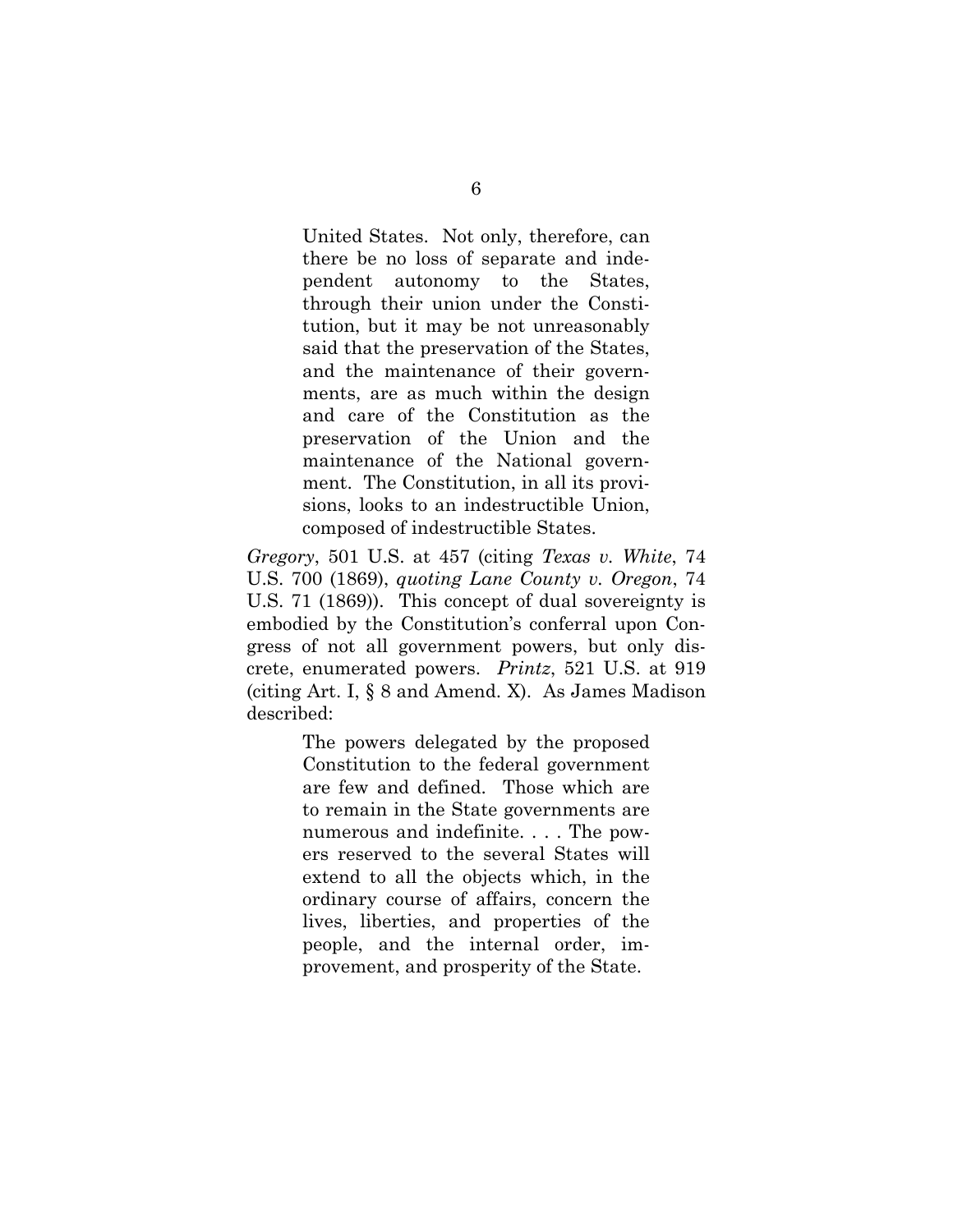THE FEDERALIST No. 45, pp. 292-93 (C. Rossiter ed. 1961).

As noted above, often overlooked is the fundamental purpose of the federal structure of joint sovereigns.

> The Constitution does not protect the sovereignty of States for the benefit of the States or state governments as abstract political entities, or even for the benefit of the public officials governing the States. To the contrary, the Constitution divides authority between federal and state governments for the protection of individuals.

*New York v. United States*, 505 U.S. 144, 181 (1992); *see also Atascadero State Hospital v. Scanlon*, 473 U.S. 234, 242 (1985) (The "constitutionally mandated balance of power" between the States and the Federal Government was adopted by the Framers to ensure the protection of "our fundamental liberties."); *San Diego Building Trades Council v. Garmon*, 359 U.S. 236, 243 (1959) (The Federal System exists "not as a matter of doctrinaire localism but as a promoter of democracy.").

> The States exist as a refutation of that concept. In choosing to ordain and establish the Constitution, the people insisted upon a federal structure for the very purpose of rejecting the idea that the will of the people in all instances is expressed by the central power, the one most remote from their control.

*Alden v. Maine*, 527 U.S. 706, 759 (1999).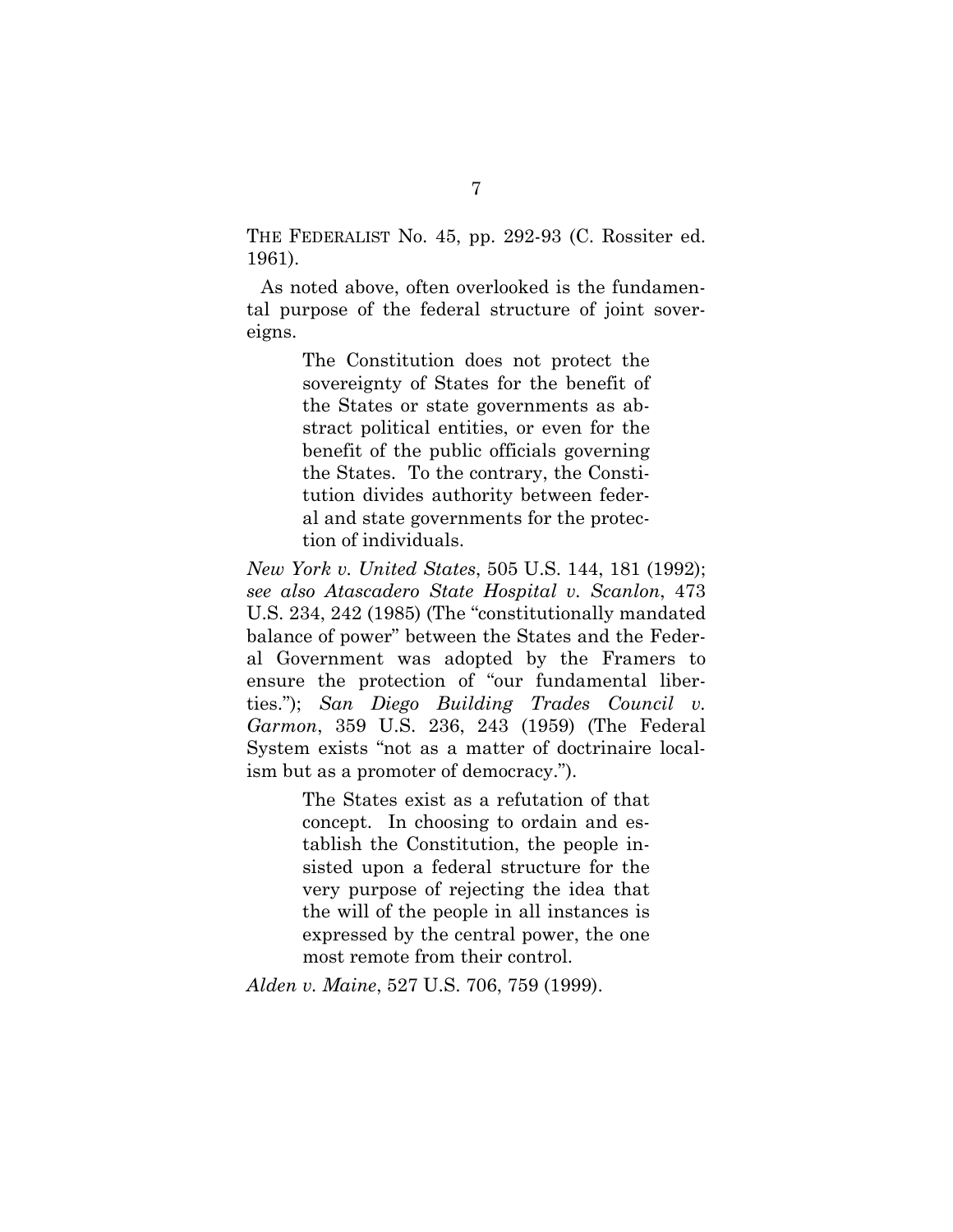In sum, our system of federalism:

assures a decentralized government that will be more sensitive to the diverse needs of a heterogeneous society; it increases opportunity for citizen involvement in democratic processes; it allows for more innovation and experimentation in government; and it makes government more responsive by putting the States in competition for a mobile citizenry.

*Bond v. United States*, 564 U.S. \_\_\_, 2011 U.S. LEXIS 4558, \*19 (June 16, 2011). Whereas the federal government has only the authority enumerated to it in the Constitution, the states maintain broad, plenary power to regulate activities that take place within their borders and affect the lives, health, safety, morals, and general welfare of persons within their borders.

## **II. Immigration and Naturalization Laws Have Always Focused on the Regulation of Lawful Entry and Lawful Presence of Aliens.**

Prior to the drafting and signing of the Constitution, James Madison wrote, "The dissimilarity in the rules of naturalization has long been remarked as a fault in our system, and as laying a foundation for intricate and delicate questions." THE FEDERALIST No. 42, pp. 266-74 (C. Rossiter ed. 1961). Madison explained that under the articles of the Confederation:

> In one State, residence for a short term confirms all the rights of citizenship: in another, qualifications of greater im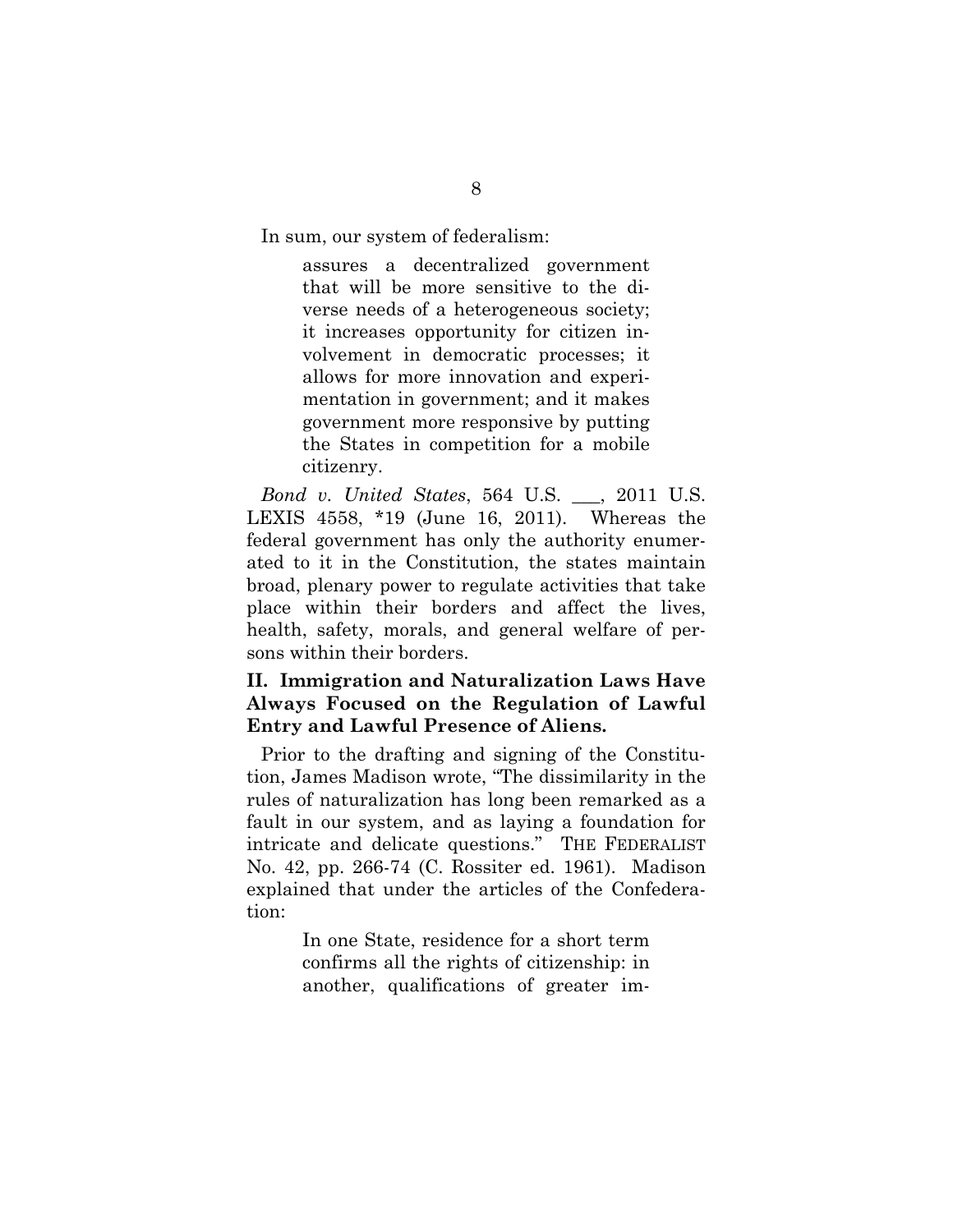portance are required. An alien, therefore, legally incapacitated for certain rights in the latter, may, by previous residence only in the former, elude his incapacity; and thus the law of one State be preposterously rendered paramount to the law of another, within the jurisdiction of the other.

*Id*. In other words, an alien could become a citizen of one state and have all the rights associated with it and would not have such rights in other states. Madison elaborated:

> By the laws of several States, certain descriptions of aliens, who had rendered themselves obnoxious, were laid under interdicts inconsistent not only with the rights of citizenship but with the privilege of residence. What would have been the consequence, if such persons, by residence or otherwise, had acquired the character of citizens under the laws of another State, and then asserted their rights as such, both to residence and citizenship, within the State proscribing them?

*Id.* For a country to succeed as a whole, the founders recognized that, with respect to naturalization, uniformity among the states was a necessity. Therefore, through the Constitution, the people of the United States authorized Congress to "establish an uniform Rule of Naturalization." U.S. CONST. art. I, § 8, cl. 4. "The new Constitution has accordingly, with great propriety, made provision against them, and all others proceeding from the defect of the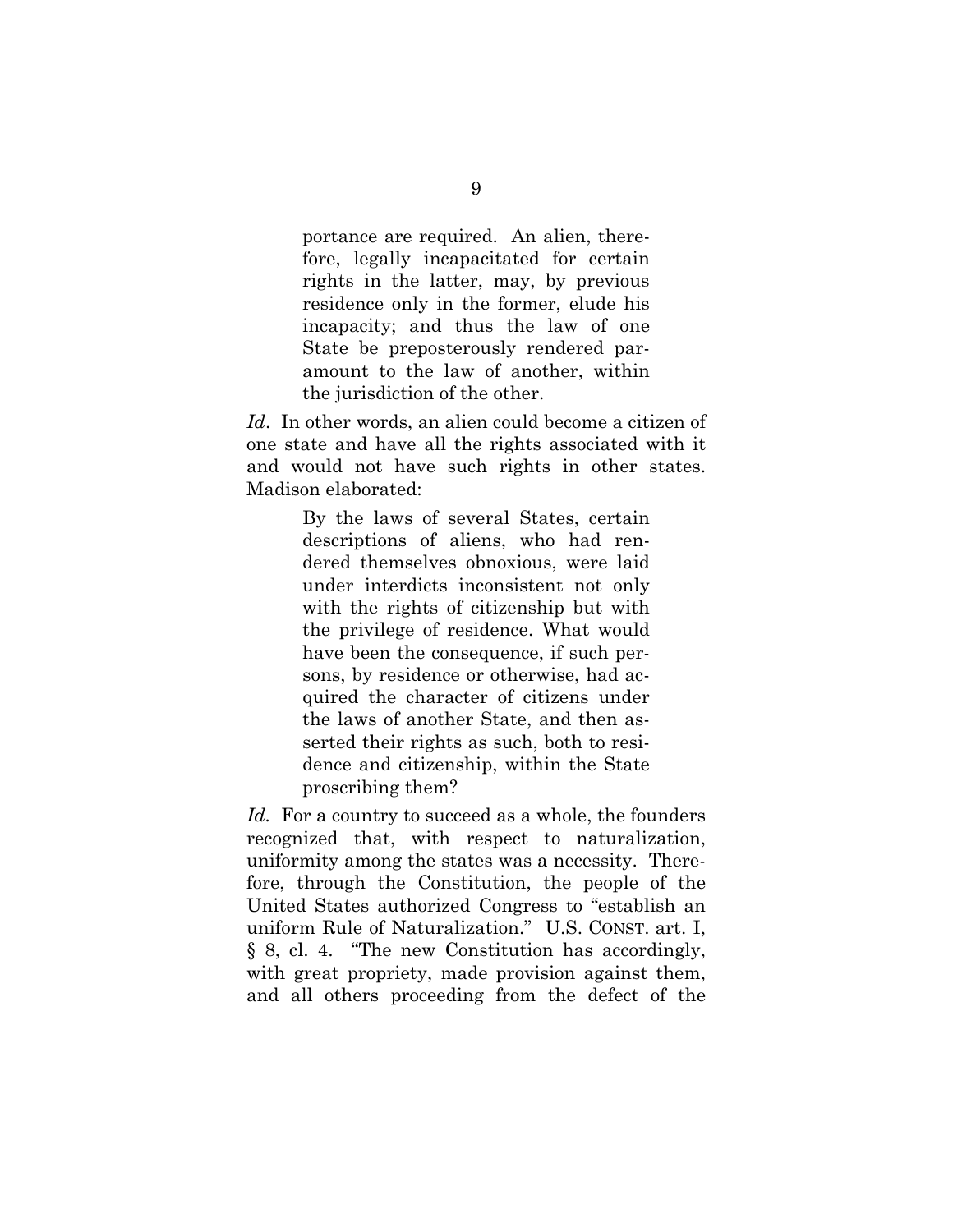Confederation on this head, by authorizing the general government to establish a uniform rule of naturalization throughout the United States." THE FEDERALIST No. 45.

From 1790 to 1870, Congress used this authority to permit only "free white persons" to become citizens. *Takahashi v. Fish & Game Commission*, 334 U.S. 410, 412 (1948). However, starting in 1870, Congress "extended eligibility of aliens to citizenship" to others. *Id.* In 1952, Congress enacted the Immigration and Nationality Act ("INA"), 66 Stat. 163, as amended, 8 U.S.C. § 1101 *et seq*. Generally, the INA collected and codified many existing provisions and reorganized the structure of the naturalization and immigration law. More specifically, the INA was enacted to clarify "the terms and conditions of admission to the country and the subsequent treatment of aliens *lawfully* in the country." *De Canas v. Bica*, 424 U.S. 351, 359 (1976) (emphasis added); *see also Chamber of Commerce v. Whiting*, \_\_ U.S. \_\_; 131 S. Ct. 1968, 1973 (2011) (The INA "established a 'comprehensive federal statutory scheme for regulation of immigration and naturalization' and set the 'terms and conditions of admission to the country and the subsequent treatment of aliens lawfully in the country.'") (*quoting De Canas*, 424 U.S. at 353)).

Indeed, the principal purpose of immigration and naturalization laws has always been to provide "a broad and comprehensive plan describing the terms and conditions upon which aliens may enter the country, how they may acquire citizenship, and the manner in which they may be deported." *Hines v. Davidowitz*, 312 U.S. 52, 69 (1941). Immigration and naturalization came hand in hand. Thus, the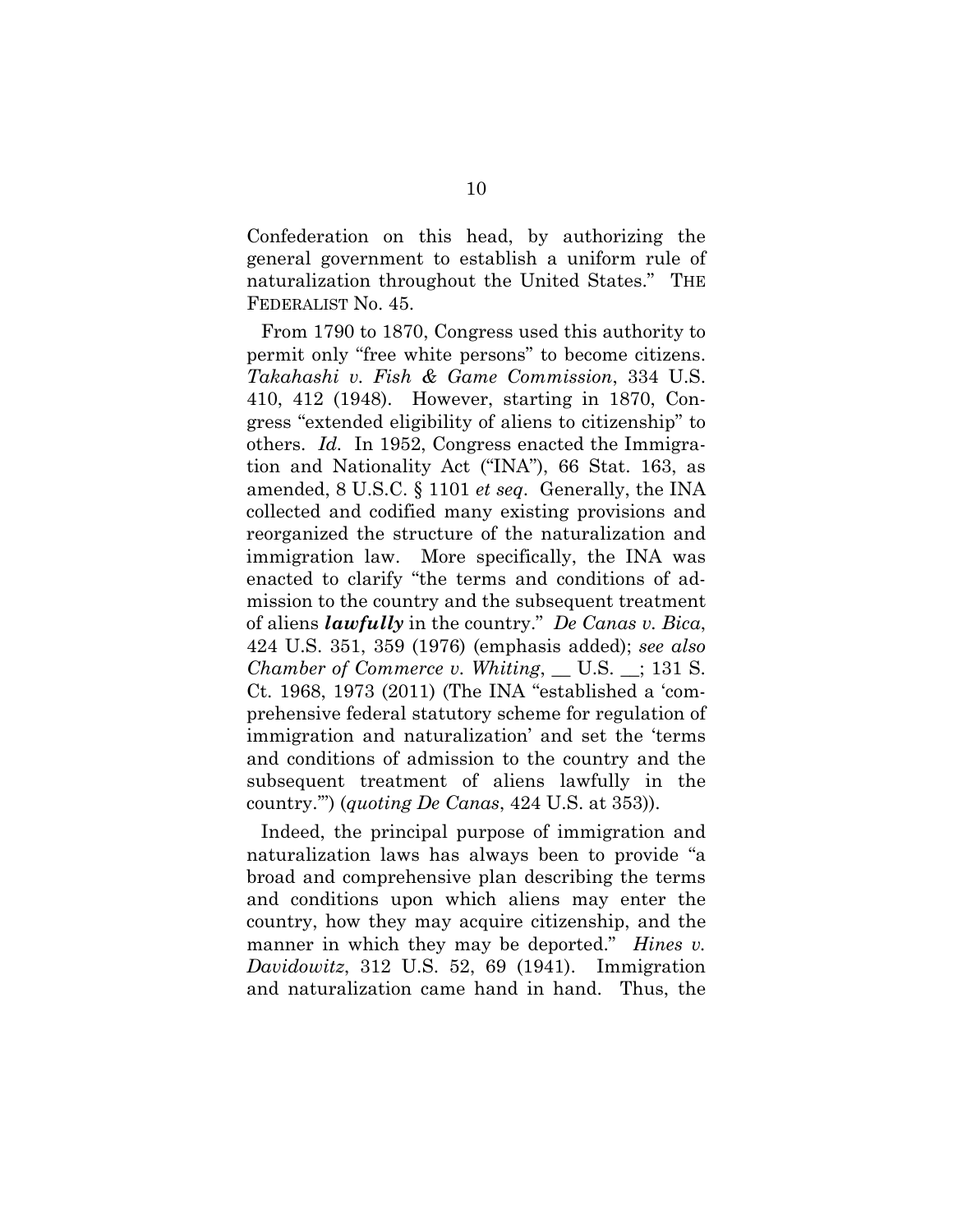regulation of aliens focused on the legal entry and lawful presence of aliens, with the ultimate objective being that such persons would become naturalized citizens. *Takahashi*, 334 U.S. at 419 ("The Federal Government has broad constitutional powers in determining what aliens shall be admitted to the United States, the period they may remain, the regulation of their conduct before naturalization, and the terms and conditions of their naturalization.").

Short of deportation, the INA was never intended to usurp the power of the states to regulate unlawfully present aliens within their borders. Rather, its intention was to create a uniform scheme to regulate the legal entry and lawful presence of immigrants to the United States so that they might become citizens.

## **III. Arizona May Regulate the Activities of Unlawfully Present Aliens Pursuant to Its Police Power.**

Although the federal government has the power to regulate immigration, the mere fact that "aliens are the subject of a state statute does not render it a regulation of immigration" and exclusively within the federal government's purview. *De Canas,* 424 U.S. at 352-53. Succinctly put, the regulation of immigration is nothing more than "a determination of who should or should not be admitted into the country, and the conditions under which a *legal entrant* may remain." *Id*. at 355 (emphasis added); *Toll v. Moreno*, 458 U.S. 1, 10 (1982) ("The authority to 'control immigration' is the power to 'admit or exclude aliens.'").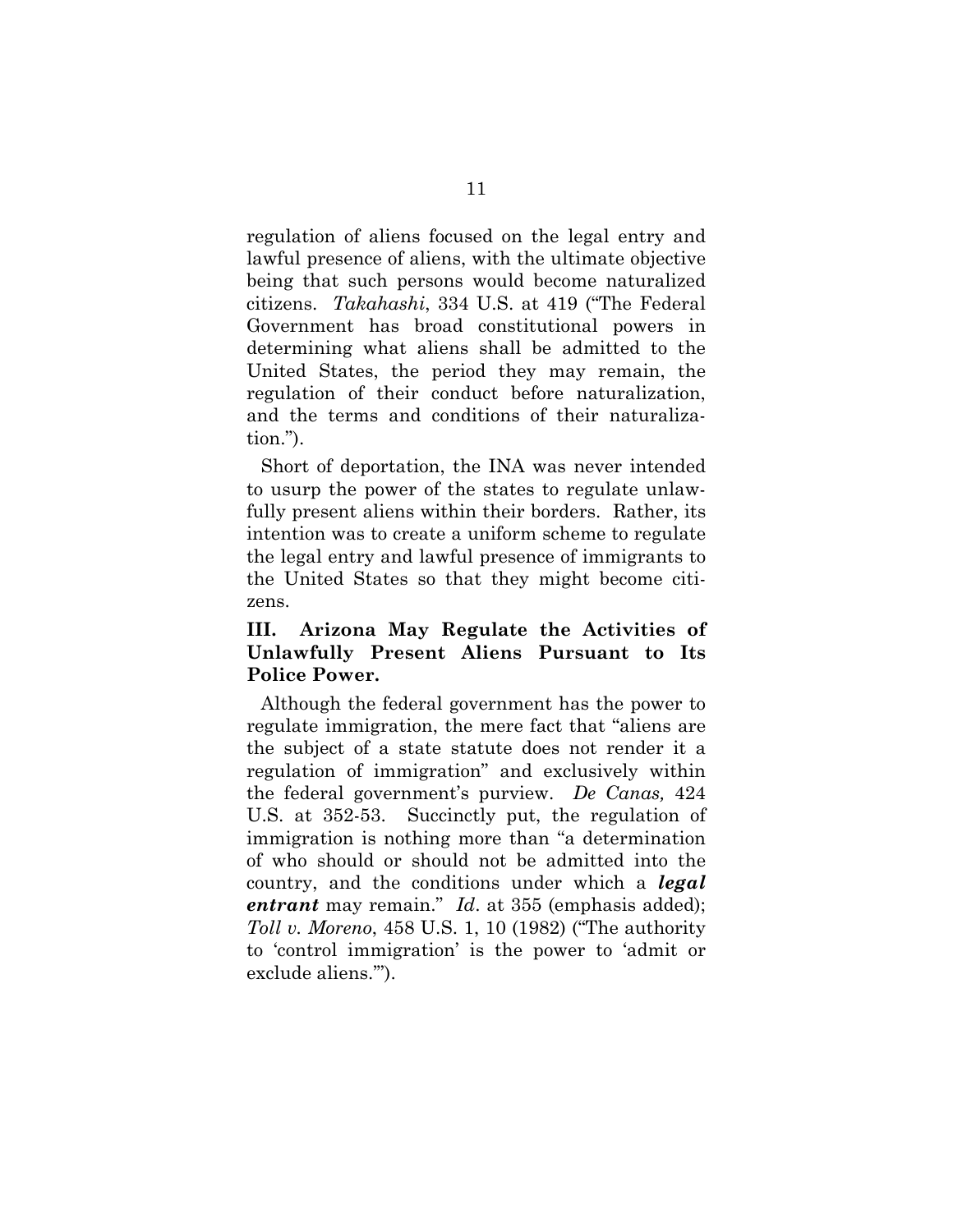As Judge Bea noted in his dissent, this case is not about "whether a state can decree who can come into the country, what an alien may do while here, or how long an alien can stay in the country." *United States v. Arizona*, 641 F.3d 339, 369 (9th Cir. 2011). The issue is whether Arizona may enact laws concerning unlawfully present aliens "to promote the health, safety, morals, and welfare of those within its jurisdiction." *Truax v. Raich*, 239 U.S. 33, 41 (1915).

It is undisputed that a state may employ its police power to regulate activity within its jurisdiction. *Gonzales v. Oregon*, 546 U.S. 243, 270 (2006) (States have unequivocal authority when legislating to protect "the lives, limbs, health, comfort, and quiet of all persons."); *see also, Garmon*, 359 U.S. at 244 (States have the power to act with respect to conduct that touches upon "interests so deeply rooted in local feeling and responsibility."); *Noble State Bank v. Haskell*, 219 U.S. 104, 111 (1911) ("[T]he police power extends to all the great public needs [and] may be put forth in aid of what is . . . held by . . . preponderant opinion to be greatly and immediately necessary to the public welfare."); *Manigault v. Springs*, 199 U.S. 473, 480 (1905) (A state has the authority to "protect the lives, health, morals, comfort, and general welfare of the people."). In addition, it is well established that a State's police power is not superseded by a federal act unless clearly indicated by Congress. *PLIVA, Inc. v. Mensing*, U.S. \_\_; 131 S.Ct. 2567, 2586 (2011).

Recognizing that the federal government has exclusive authority to regulate the activities of lawfully present aliens in the United States (*De Canas*, 424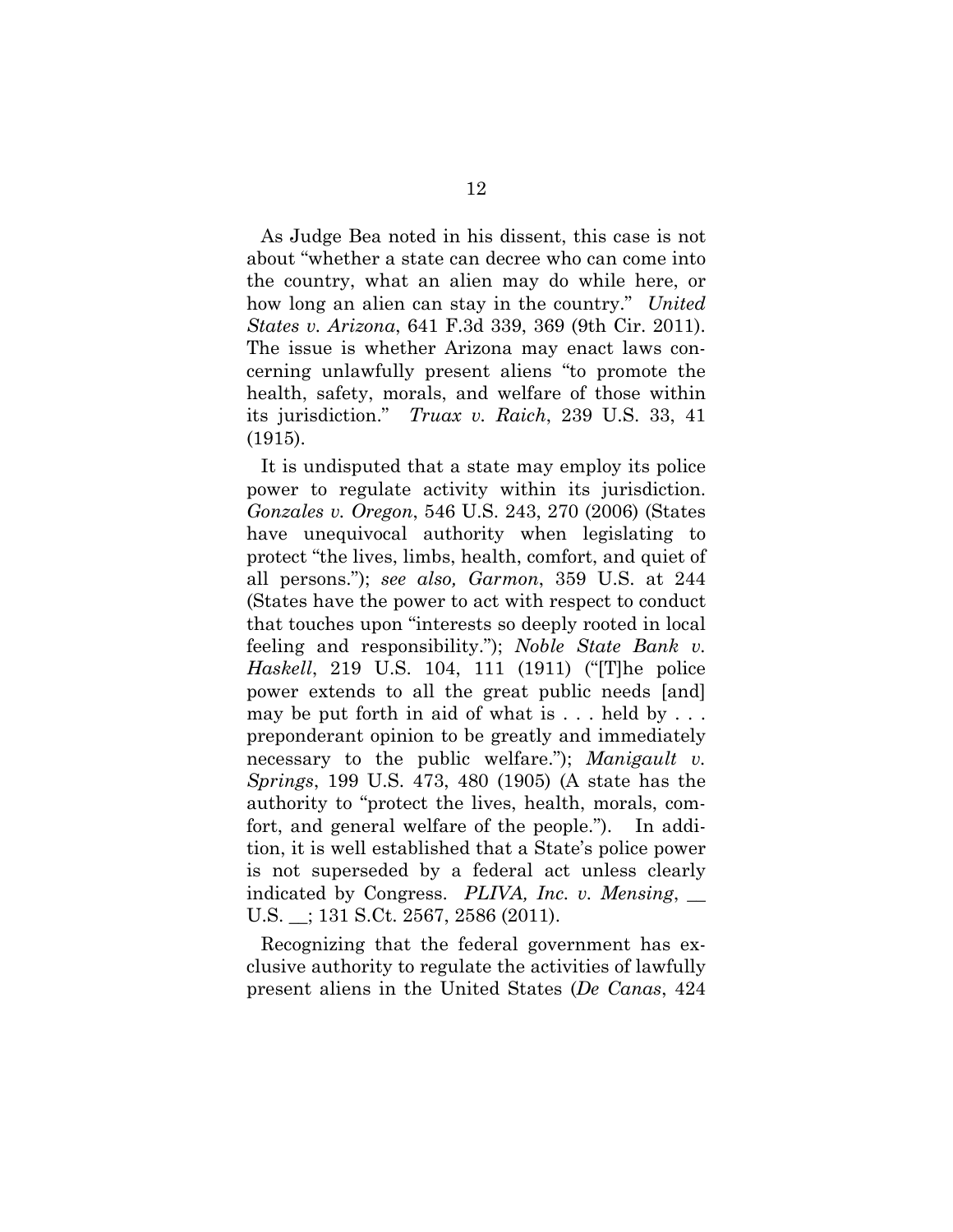U.S. at 355), Arizona enacted S.B. 1070 to authorize and direct its state and local law enforcement officers to communicate and cooperate with federal officials and to create disincentives for unlawfully present aliens who do not comply with federal law to enter or remain in Arizona. S.B. 1070 does not regulate lawfully present aliens; it regulates Arizona's own state and local law enforcement officers and unlawfully present aliens who do not comply with federal law, but enter or remain in Arizona.

This distinction is not one without a difference. In fact, this Court recognized the distinction in *Plyler v. Doe*, 456 U.S. 202 (1982)*.* In *Plyer*, the Court held, "Despite the exclusive federal control of this Nation's borders, we cannot conclude that the States are without any power to deter the influx of persons entering the United States against federal law, and whose numbers might have a discernible impact on traditional state concerns." *Id.* at 229. Similarly, the Court recognized that federal immigration and naturalization laws prevent states from regulating the activity of lawfully present aliens. However, with respect to those aliens who are not lawfully present, the Court stated, "[A] State may withhold its beneficence from those whose very presence within the United States is the product of their own unlawful conduct." *Id*. at 219.

Similarly, last Term, this Court reaffirmed states' power to regulate the employment of aliens who lack authorization to work in the United States. *See generally Whiting*, 131 S. Ct. 1968. In addition, courts have long recognized that nothing in federal law precludes a state or locality from enforcing the criminal provisions of immigration law. *Gonzalez v.*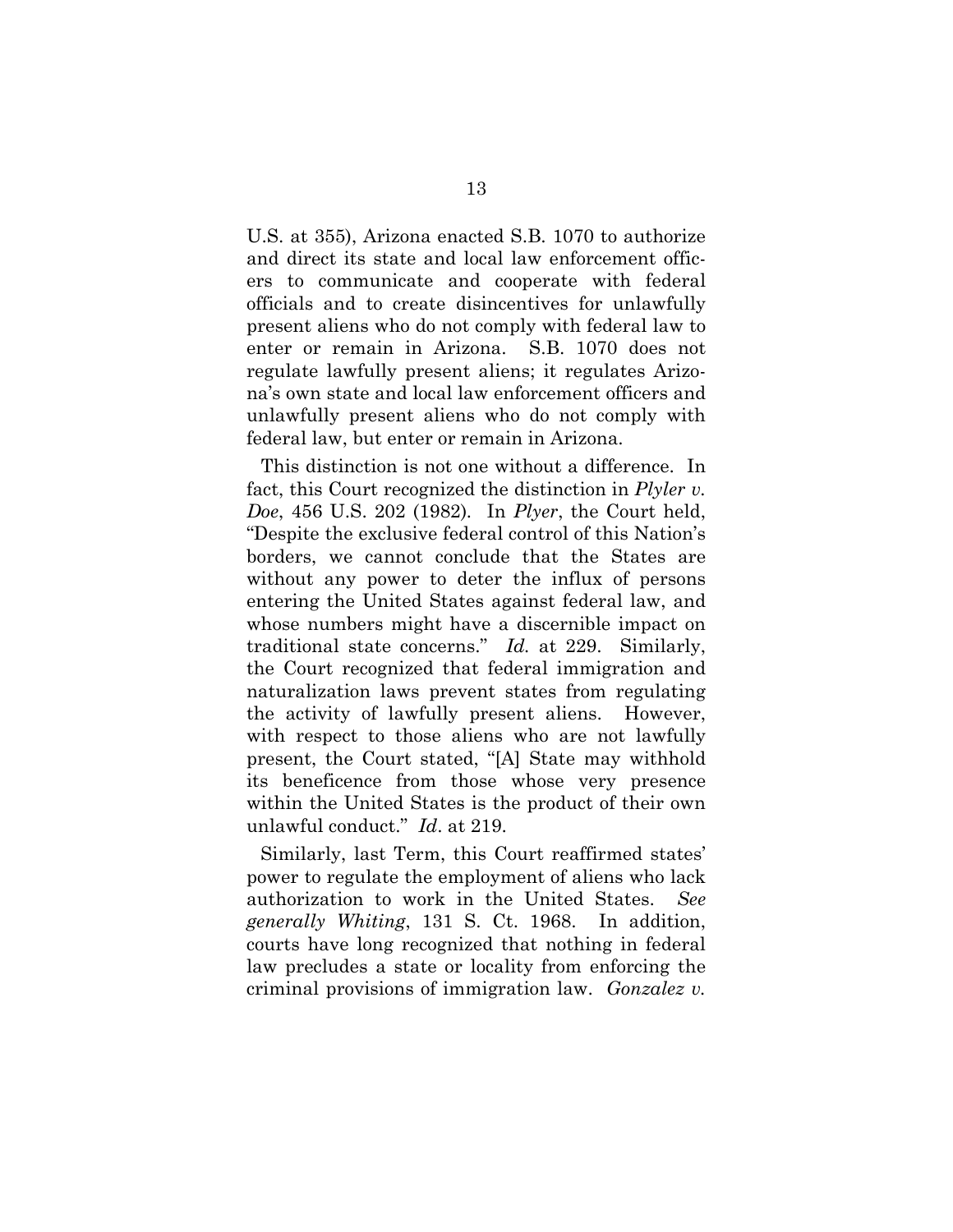*Peoria*, 722 F.2d 468, 476 (1983). No court has ever ruled that a state cannot enact legislation that regulates the activities of immigrants who have made the conscious decision to enter the United States unlawfully and maintain their unlawful presence in a particular state.

The Arizona State Legislature enacted S.B. 1070 in an effort to reduce the "escalating drug and human trafficking crimes[] and serious public safety concerns" that the state was experiencing due to "rampant illegal immigration." *United States v. Arizona*, 703 F. Supp. 2d 980, 985 (D. Ariz. 2010). S.B. 1070 authorizes and directs Arizona law enforcement officers to communicate and cooperate with federal officials regarding the enforcement of federal immigration law. Specifically, the state instructed its law enforcement officers to exercise their undisputed authority to enforce the criminal provisions of federal immigration laws. *See, e.g., United States v. Villa-Velasquez*, 282 F.3d 553, 555-56 (8th Cir. 2002). For example, the state of Arizona found it of great import that its state and local law enforcement officers understood that they already had the authority to investigate possible violations of the criminal provisions of federal immigration laws, including the authority to inquire about a person's immigration status.

In addition, S.B. 1070 also creates disincentives for unlawfully present aliens who do not comply with federal law to enter or remain in Arizona. Specifically, it uses the state's well-established police power to penalize unlawfully present aliens within its jurisdiction who fail to comply with federal alien registration laws. It is undisputed that such exercise of a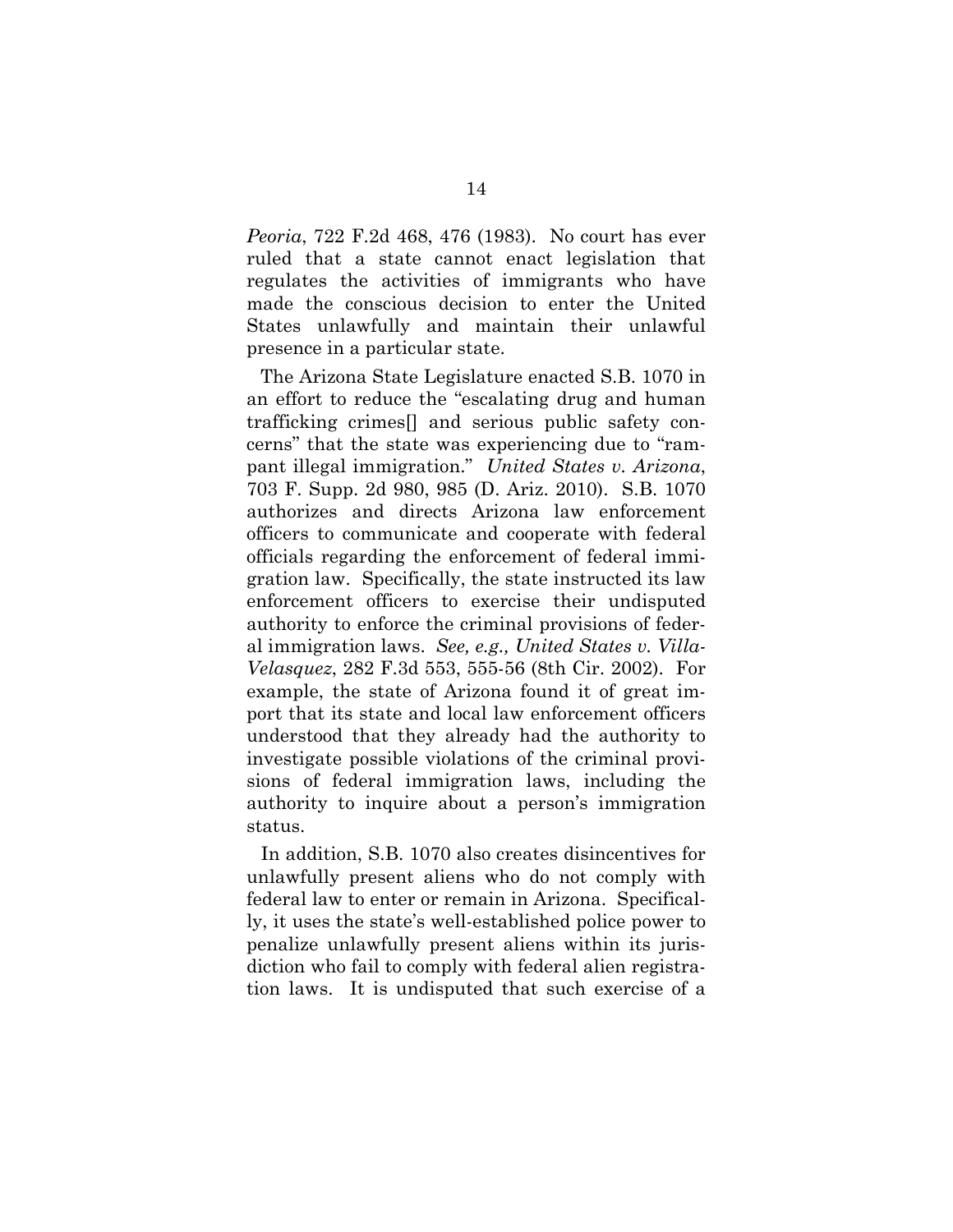state's police power is common practice in other areas that are exclusively federal powers. *See Medtronic, Inc. v. Lohr*, 518 U.S. 470, 495 (1996).

Moreover, as reaffirmed just last Term, states have the irrefutable authority to regulate the employment of aliens who lack authorization to work in the United States. *See generally Whiting*, 131 S. Ct. 1968. S.B. 1070 compliments the legislation upheld in *Whiting* by creating another disincentive for unlawfully present aliens to enter or remain in Arizona. By making it a misdemeanor for an unlawfully present alien to seek work in Arizona, the state has done no more than seek to protect its "fiscal interests and lawfully resident labor force from the deleterious effects on its economy" due to "rampant illegal immigration. *De Canas*, 424 U.S. at 357.

When drafting S.B. 1070, the Arizona State Legislature was cognizant of the federal immigration laws Therefore, it was careful to craft legislation that incorporates federal standards and defers to federal determinations. Arizona has not infringed on the federal government's exclusive authority to regulate immigration and naturalization. It does not impose restrictions on the manner in which aliens enter the United States. Nor does it impose any conditions under which lawfully present aliens may remain in the country. Rather, Arizona has exercised its undisputed police power "to promote the health, safety, morals, and welfare of" the People of Arizona in a manner that is consistent with and respects federal law and principles of federalism. *Truax*, 239 U.S. at 41.